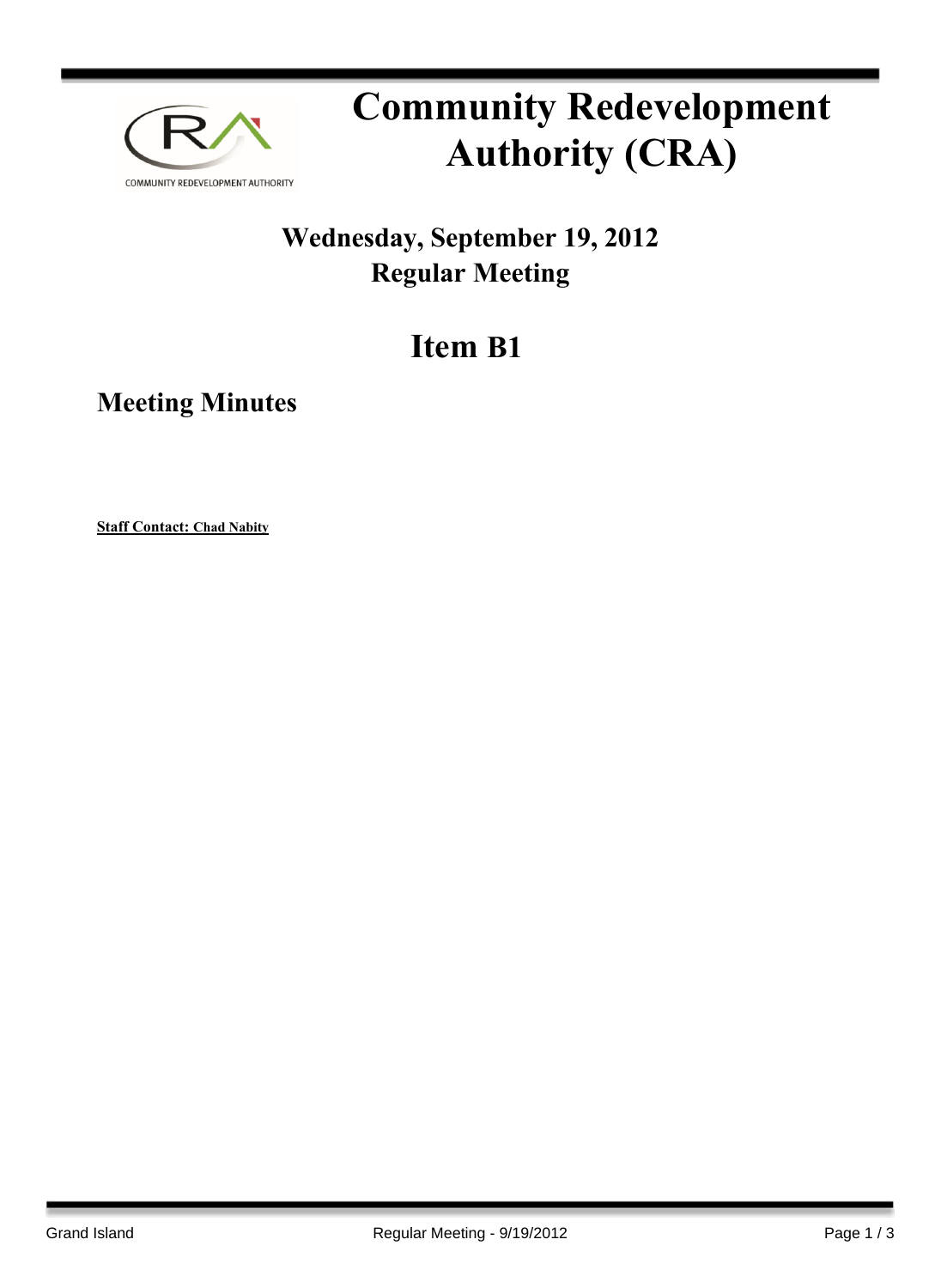### OFFICIAL PROCEEDINGS

### MINUTES OF COMMUNITY REDEVELOPMENT AUTHORITY MEETING OF August 15, 2012

Pursuant to due call and notice thereof, a Regular Meeting of the Community Redevelopment Authority of the City of Grand Island, Nebraska was conducted on August 15, 2012 at City Hall 100 E First Street. Notice of the meeting was given in the August 10, 2012 Grand Island Independent.

1. CALL TO ORDER. Chairman Barry Sandstrom called the meeting to order at 4:00 p.m. The following members were present: Sue Pirnie, Glen Murray and Michelle Fitzke. Also present were; Director, Chad Nabity; Secretary, Rose Woods; Council Liaison, Vaughn Minton; Finance Director, Jaye Monter; Legal Counsel, Duane Burns and (Member Tom Gdowski was absent).

Sandstrom stated this was a public meeting subject to the open meeting laws of the State of Nebraska. He noted that the requirements for an open meeting were posted on the wall easily accessible to anyone who would like to read through them.

- 2. APPROVAL OF MINUTES. A motion for approval of the Minutes for the July 11, 2012 and July 31, 2012 meeting was made by Murray and seconded by Pirnie. Upon roll call vote all present voted aye. Motion carried unanimously.
- 3. APPROVAL OF FINANCIAL REPORTS. Monter reviewed the financial reports for the period of July 1, 2012 through July 31, 2012. Motion was made by Pirnie and seconded by Fitzke to approve the financial reports. Upon roll call vote, all present voted aye. Motion carried unanimously.
- 4. APPROVAL OF BILLS. The bills were reviewed by Sandstrom. Motion made by Pirnie and seconded by Murray to approve the bills in the amount of \$8830.36. Upon roll call vote all present voted aye. Motion carried unanimously to approve the payment of bills totaling \$8830.36.
- 5. REVIEW OF COMMITTED PROJECTS & CRA PROPERTY. Nabity reviewed the Committed Projects. Payment to Larry Fowle was just approved for his grant for the blight study for area 10. The Chocolate Bar is almost finished. The Howard Johnson is completing their Façade; he expected a bill here in the next month or two. YMCA project should be near completion. The Grand Façade is done and they will be sending a bill in the next few months.